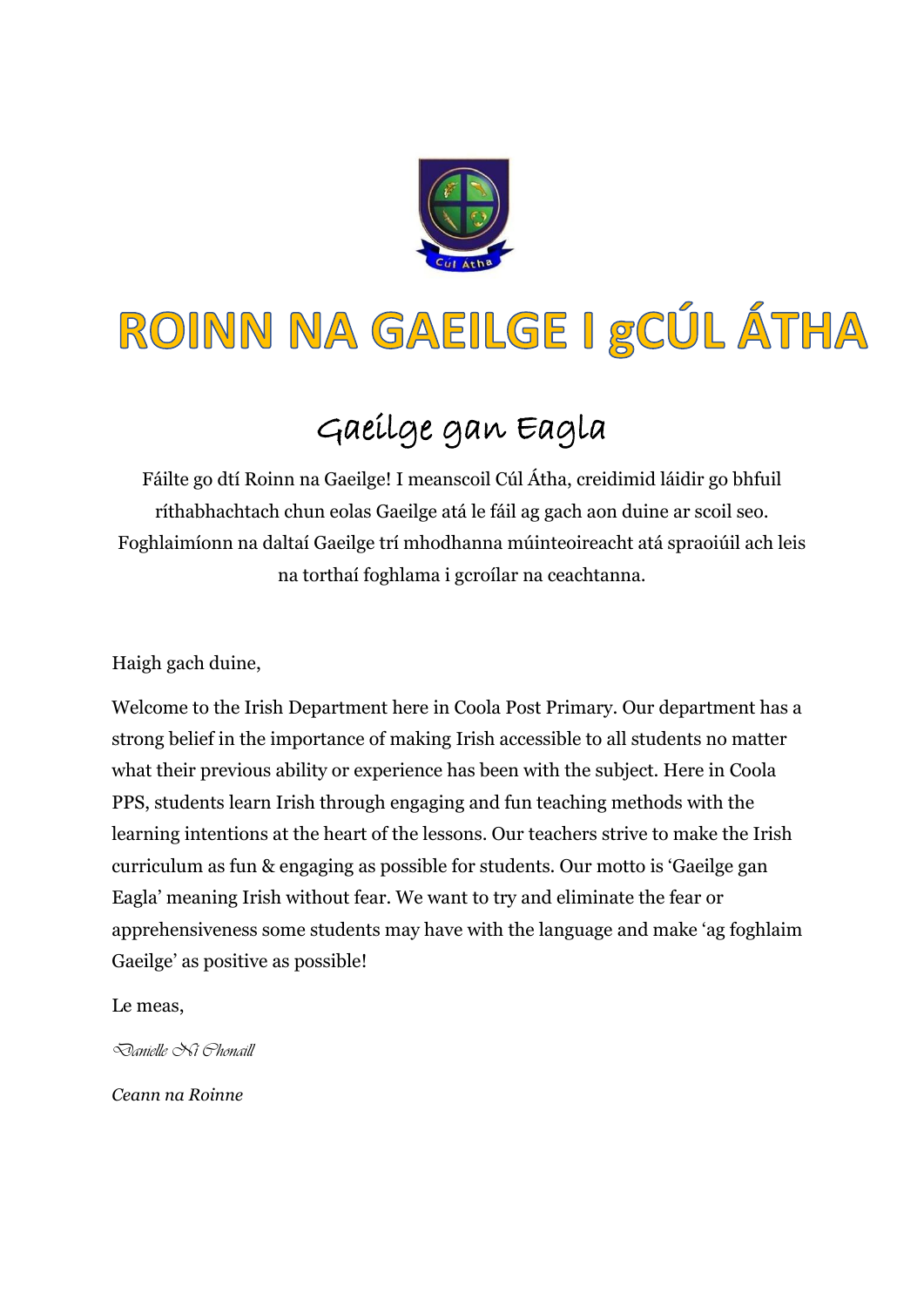# **Comortaisí Ghaeilge (Irish Competitions)**

## **Bígí ag caint Gaeilge! (Seomra Ranga)**

Miss O'Connell brought in the 'Bigí ag caint Gaeilge' in 2016 as a classroom competition. Each term, there are winners for the student who has worked the hardest and spoke the most Gaeilge both inside and outside the classroom! This helps students become comfortable with the Irish language & become more engaged with the subject while having some friendly competiveness in the process!  $\odot$ 



#### **Feis Shligigh**

Our students compete every year in Feis Shligigh in the comhrá competition. This helps boost student's confidence with Gaeilge Labhartha as they prepare for the Leaving Certificate oral examinations



# **Scoláireacht don Ghaeltacht**

Every year student's partake in interviews with an outside adjudicator to compete for a scholarship to some of the top Gaeltachts in Ireland. In the past we have awarded full scholarships to students to go to Gaeltachts such as Coláiste Lurgan, Coláiste Cholumba & Coláiste Sheosamh. This is a great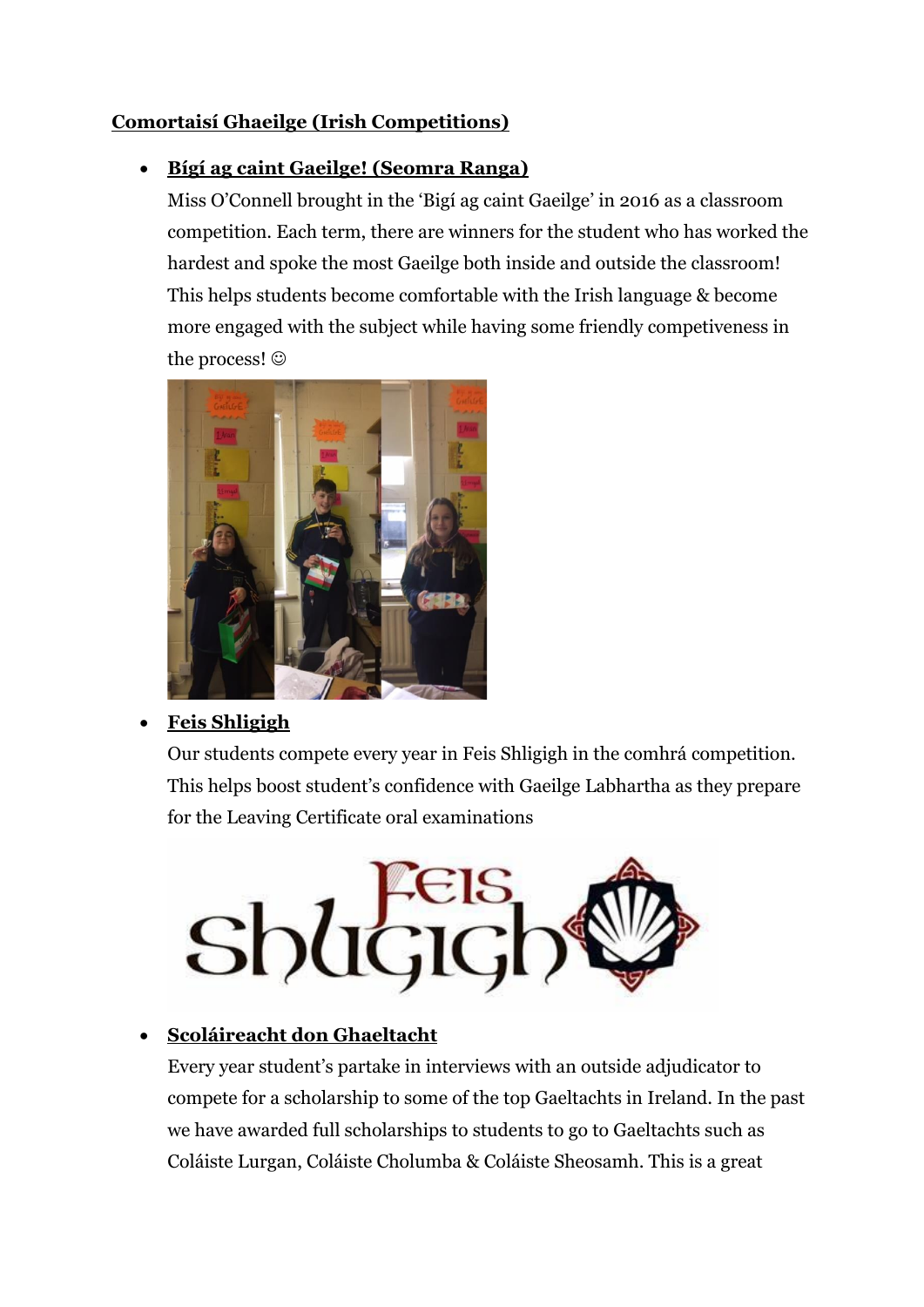opportunity for our students to experience real everyday life as a Gaelgeoir surrounded by the beautiful Connemara scenery.



## **Imeachtaí Gaeilge (Irish speaking events)**

Gaeilge 24



Seachtain na Gaeilge



#### **Acmhainní (Resources)**

*Seo iad na leabhair a úsáidtear i gCúl Átha sa tSraith Shóisearach:*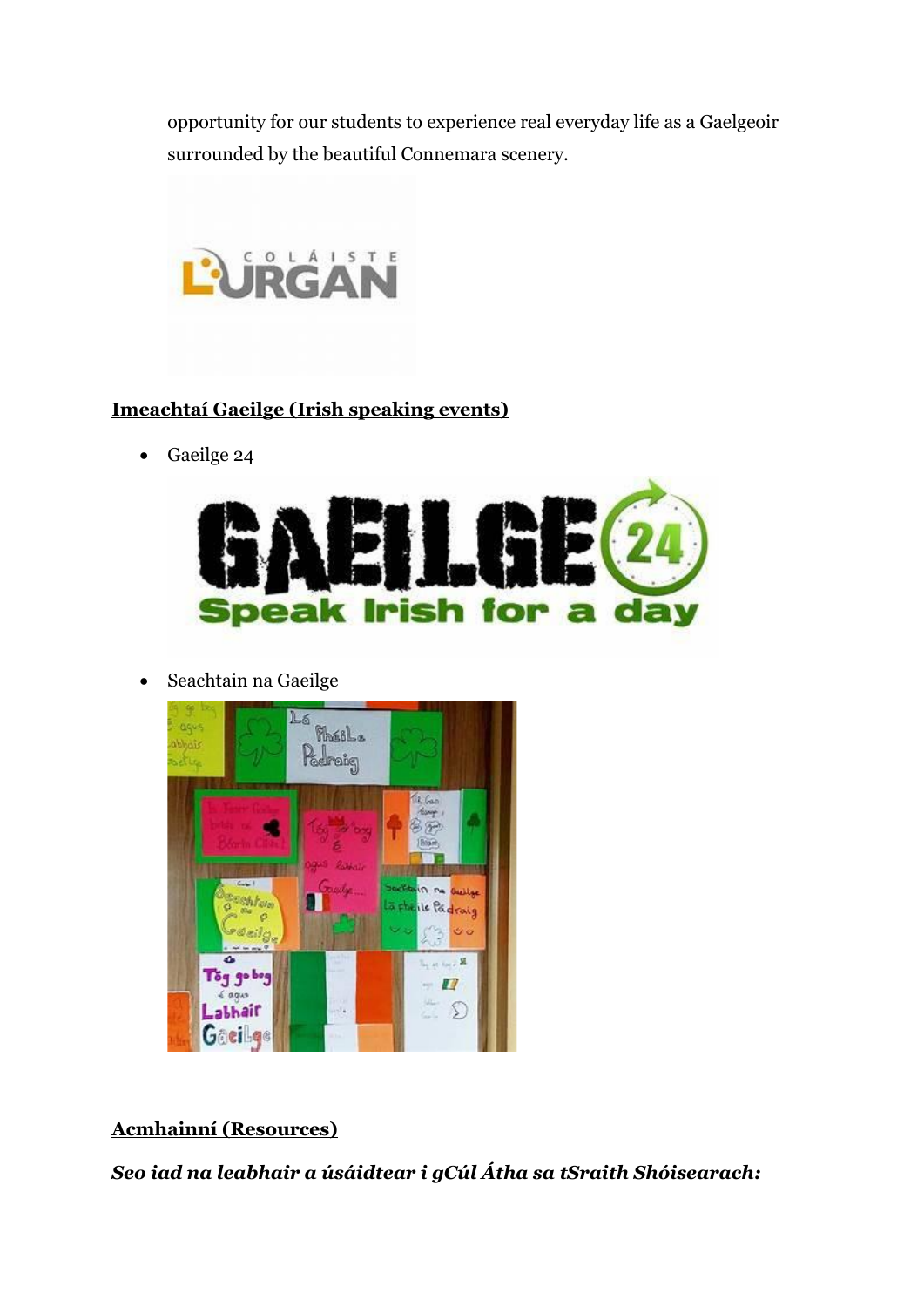



Starting as a new initiative in the Irish Department in 2021, we are now providing every first year student with the new grammar book 'Foghlaim & Cleachtadh', this book is packed full of grammar exercises which students will complete during their schooling in Coola. Students will use this book from 1st year through to 6th year covering different sections of the book each year. Grammar is a vital component to achieving a high standard of Gaeilge as it is the foundations of the language.